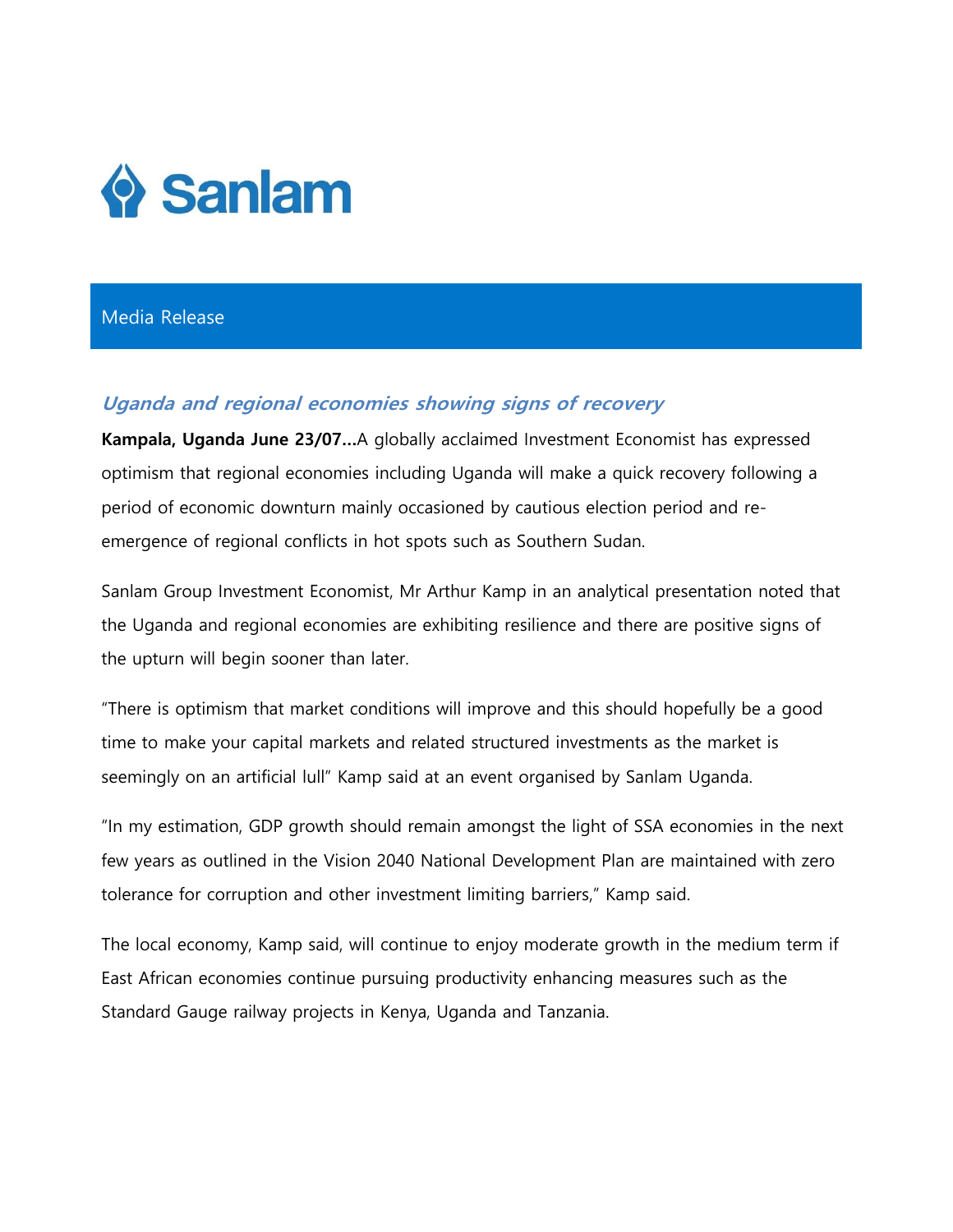Based on external macro-economic factors, Kamp, outlined the need to exercise caution to avoid raising the national investment ratios to unsustainable levels as such developments lead to "tears".

He expressed regret that developing countries, will continue to walk a tight rope seeking to reduce their debt burden on one end while experiencing weak growth. Fundamentally, Kamp, stressed the need to progressively reduce the rate of external borrowing for non-productive economic programmes while raising domestic investment ratios.

While articulating his argument for growth, Kamp, said the envisaged growth will need to be anchored on a growth model that is focused on sound economic governance and human capital. The growth model, which does not does not pick up on natural resource endowment he said, helps to enhance investments in the capital markets among other economic prospects.

The execution of economic production enhancing strategies he said, is likely to raise the return on investment for foreign and local investors, in an environment where the capital stock does not appear excessive relative to the size of GDP.

"At Sanlam, we are positive and optimistic that the regional economies will continue to enjoy moderate fixed investment ratios against a backdrop of moderate capital stock levels," Kamp said, adding that, "the East Africa economies will enjoy significant foreign investment inflows if they continue pursuing productivity enhancing measures."

He urged Uganda to continue working on implementing policies that will ensure high level of financial inclusion in the population because this would provide the necessary growth impetus for local and regional economies. "Countries that have managed to actively bridge the financial access gap such as Kenya, South Africa and Namibia, he pointed out will continue to enjoy significant economic growth".

On the African Continent, Kamp noted that the East Africa region has continued to enjoy a stellar growth track record since the global financial crisis.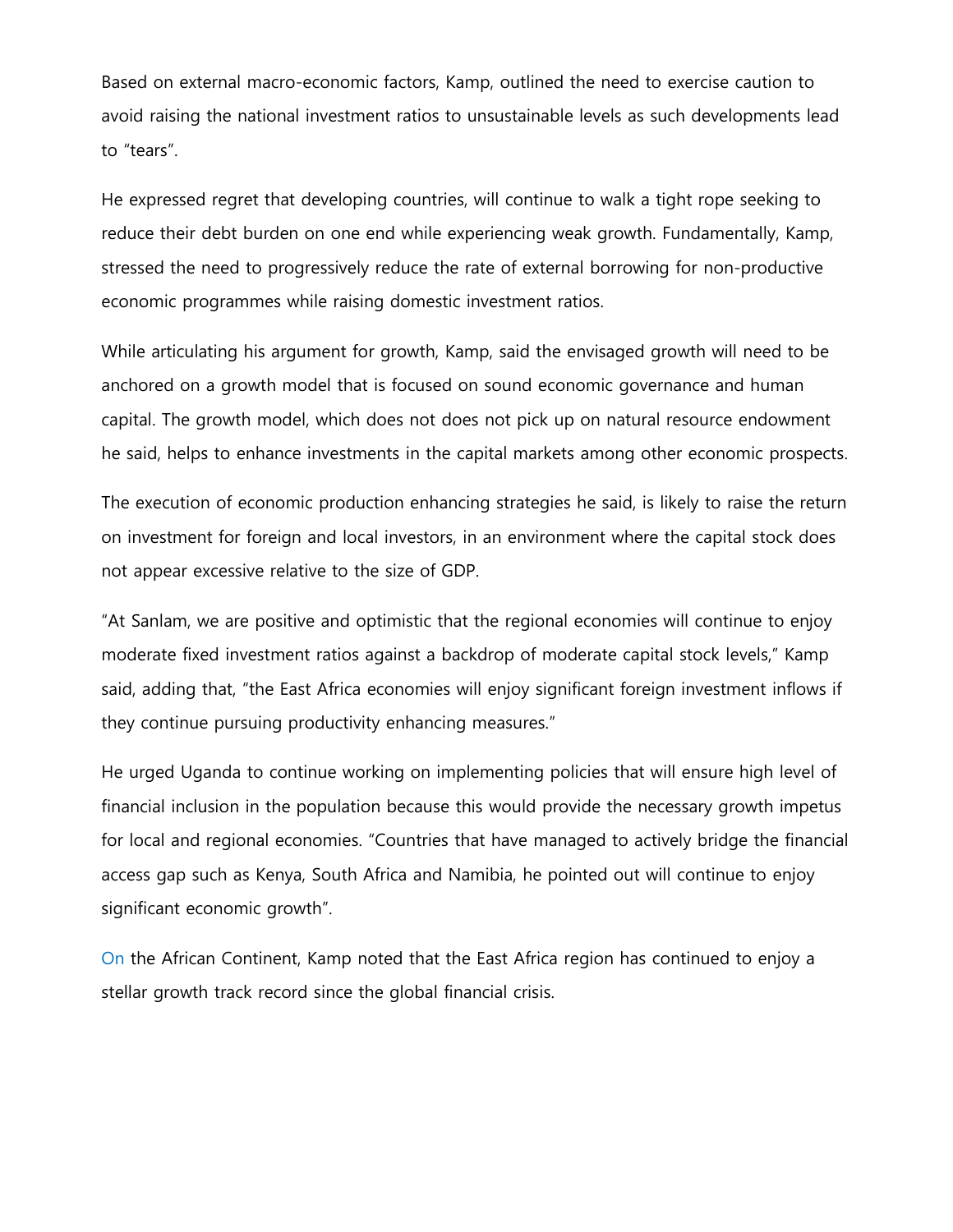While proposing the need to adopt a long-term economic structure to accelerate growth, Kamp, stressed the need for a manufacturing economy as envisaged in Uganda's National Development Plan.

A transition from a primarily agricultural oriented economic production to a manufacturing economy, he said, will provide significant gains.

"Productivity gains as countries shift from primarily agricultural production to manufacturing where productivity gains are higher," Kamp said. " Such a manufacturing economy also promotes urbanisation, which encourages development of manufacturing and services sectors with ICT imports adding to the overall productivity gains."

Arthur has been an investment economist at Sanlam since 2005, providing economics input on the South African and global economy to the asset allocation team. Before Sanlam, Arthur worked as an Economics Consultant at Eskom from 1990 to 1995 and thereafter spent 10 years working as an economist at stock broking firm Simpson McKie, which was later bought by global investment bank HSBC. **Ends** 

#### **Note to editors:**

#### **ABOUT SANLAM UGANDA**

Sanlam Life Insurance (U) Ltd was incorporated in 2009 and is licensed to offer life and health insurance. Sanlam General Insurance (U) Ltd started operations in September 2015 following the acquisition and subsequent rebranding of Niko Insurance (U) Ltd

Both businesses offer insurance services to broad market segments in Uganda ranging from corporate, commercial and entry level

The business model is supported by synergies crafting comprehensive insurance solutions to both individual clients and corporate entities aimed at supplementing both lifestyle and business objectives of our partners.

Keeping pace with the growth of the Ugandan Economy we are proudly expanding our operations to every corner of this country through the opening of various regional offices; with our Head Offices based in Kampala, we have regional offices in Arua, Arua, Fortportal, Gulu, Hoima, Jinja, Kasese, Lira, Mbale, Mbarara,& Soroti. For more information, visit [www.sanlam.co.ug](http://www.sanlam.co.ug/)